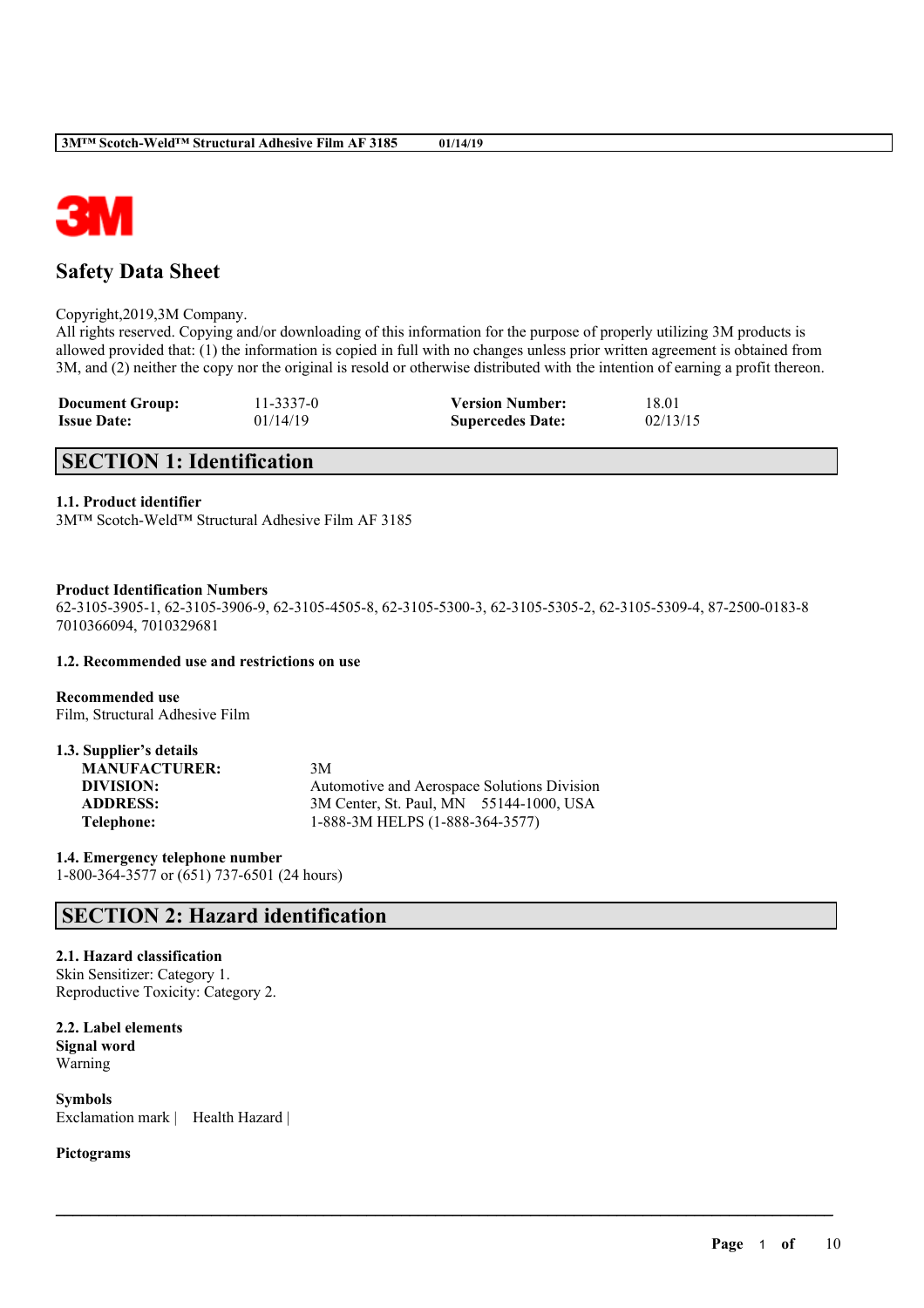

**Hazard Statements** May cause an allergic skin reaction. Suspected of damaging fertility or the unborn child.

### **Precautionary Statements**

### **Prevention:**

Obtain special instructions before use. Do not handle until all safety precautions have been read and understood. Avoid breathing dust/fume/gas/mist/vapors/spray. Wear protective gloves. Contaminated work clothing must not be allowed out of the workplace.

### **Response:**

IF ON SKIN: Wash with plenty of soap and water. If skin irritation or rash occurs: Get medical advice/attention. Wash contaminated clothing before reuse. IF exposed or concerned: Get medical advice/attention.

### **Storage:**

Store locked up.

### **Disposal:**

Dispose of contents/container in accordance with applicable local/regional/national/international regulations.

53% of the mixture consists of ingredients of unknown acute oral toxicity. 60% of the mixture consists of ingredients of unknown acute dermal toxicity.

# **SECTION 3: Composition/information on ingredients**

| Ingredient                                  | <b>C.A.S. No.</b> | $%$ by Wt              |
|---------------------------------------------|-------------------|------------------------|
| POLYMERIC EPOXY REACTION PRODUCT            | Trade Secret*     | $40 - 70$              |
| (M.Wt. > 700)                               |                   |                        |
| <b>REACTION PRODUCT OF SYNTHETIC RUBBER</b> | Trade Secret*     | 10 - 30 Trade Secret * |
| WITH EPOXY RESIN (M.Wt.>700)                |                   |                        |
| NON-VOLATILE AMIDE                          | Trade Secret*     | $5 - 10$               |
| 4,4'-ISOPROPYLIDENEDIPHENOL                 | $80 - 05 - 7$     | 3 - 7 Trade Secret *   |
| N,N'-(METHYL-1,3-PHENYLENE)BIS(N,N'-        | 17526-94-2        | $0.1 - 1$              |
| DIMETHYLUREA)                               |                   |                        |

\*The specific chemical identity and/or exact percentage (concentration) of this composition has been withheld as a trade secret.

 $\mathcal{L}_\mathcal{L} = \mathcal{L}_\mathcal{L} = \mathcal{L}_\mathcal{L} = \mathcal{L}_\mathcal{L} = \mathcal{L}_\mathcal{L} = \mathcal{L}_\mathcal{L} = \mathcal{L}_\mathcal{L} = \mathcal{L}_\mathcal{L} = \mathcal{L}_\mathcal{L} = \mathcal{L}_\mathcal{L} = \mathcal{L}_\mathcal{L} = \mathcal{L}_\mathcal{L} = \mathcal{L}_\mathcal{L} = \mathcal{L}_\mathcal{L} = \mathcal{L}_\mathcal{L} = \mathcal{L}_\mathcal{L} = \mathcal{L}_\mathcal{L}$ 

# **SECTION 4: First aid measures**

### **4.1. Description of first aid measures**

### **Inhalation:**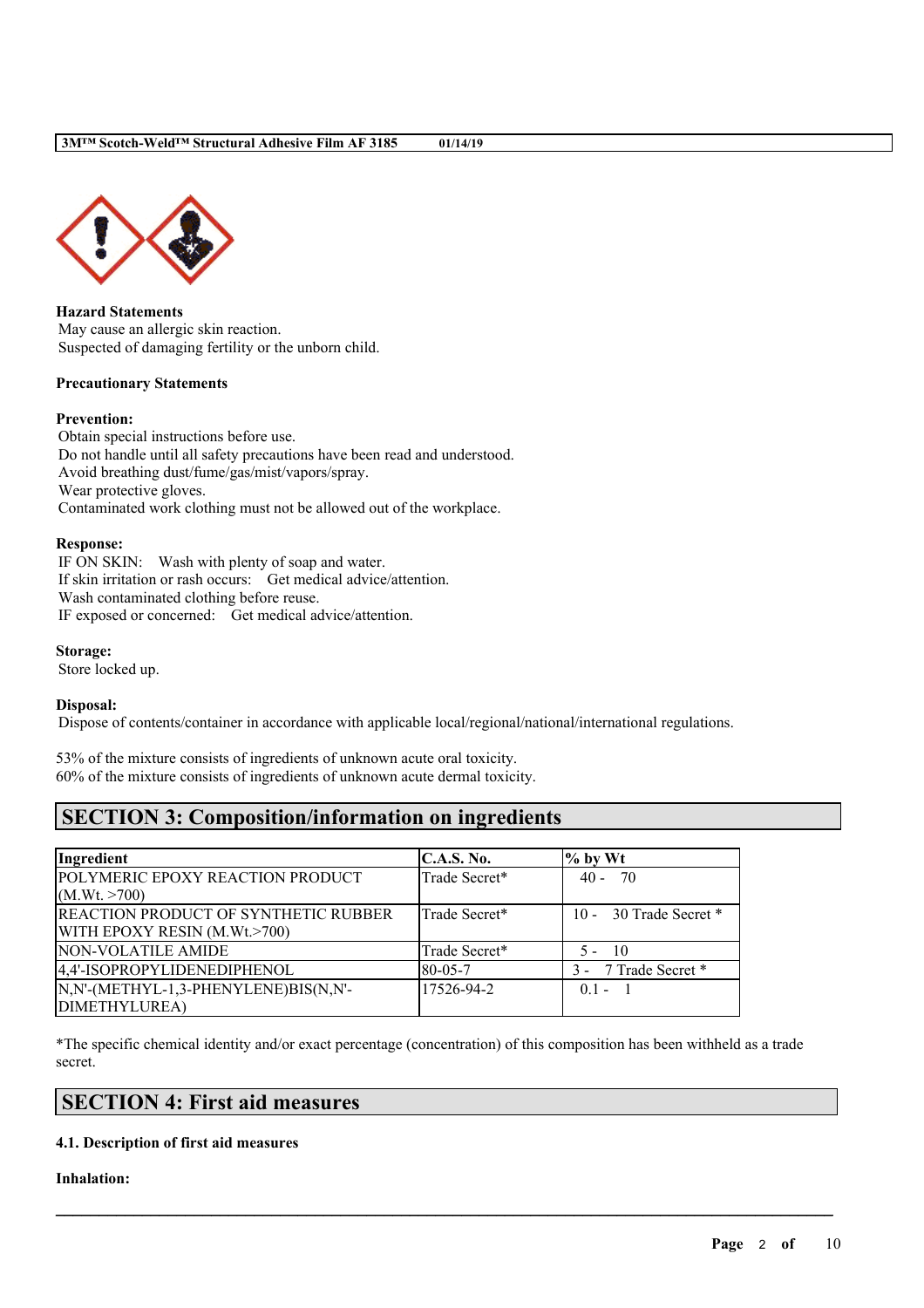Remove person to fresh air. If you feel unwell, get medical attention.

### **Skin Contact:**

Immediately wash with soap and water. Remove contaminated clothing and wash before reuse. If signs/symptoms develop, get medical attention.

### **Eye Contact:**

No need for first aid is anticipated.

### **If Swallowed:**

Rinse mouth. If you feel unwell, get medical attention.

### **4.2. Most important symptoms and effects, both acute and delayed**

See Section 11.1. Information on toxicological effects.

# **4.3. Indication of any immediate medical attention and special treatment required**

Not applicable

## **SECTION 5: Fire-fighting measures**

### **5.1. Suitable extinguishing media**

In case of fire: Use a fire fighting agent suitable for ordinary combustible material such as water or foam to extinguish.

### **5.2. Special hazards arising from the substance or mixture**

Closed containers exposed to heat from fire may build pressure and explode.

### **Hazardous Decomposition or By-Products**

| Substance                     | Condition         |
|-------------------------------|-------------------|
| Carbon monoxide               | During Combustion |
| Carbon dioxide                | During Combustion |
| Oxides of Nitrogen            | During Combustion |
| Oxides of Sulfur              | During Combustion |
| Toxic Vapor, Gas, Particulate | During Combustion |

### **5.3. Special protective actions for fire-fighters**

No special protective actions for fire-fighters are anticipated.

## **SECTION 6: Accidental release measures**

### **6.1. Personal precautions, protective equipment and emergency procedures**

Evacuate area. Refer to other sections of this SDS for information regarding physical and health hazards, respiratory protection, ventilation, and personal protective equipment.

#### **6.2. Environmental precautions**

Avoid release to the environment.

### **6.3. Methods and material for containment and cleaning up**

Collect as much of the spilled material as possible. Place in a closed container approved for transportation by appropriate authorities. Clean up residue. Seal the container. Dispose of collected material as soon as possible in accordance with applicable local/regional/national/international regulations.

 $\mathcal{L}_\mathcal{L} = \mathcal{L}_\mathcal{L} = \mathcal{L}_\mathcal{L} = \mathcal{L}_\mathcal{L} = \mathcal{L}_\mathcal{L} = \mathcal{L}_\mathcal{L} = \mathcal{L}_\mathcal{L} = \mathcal{L}_\mathcal{L} = \mathcal{L}_\mathcal{L} = \mathcal{L}_\mathcal{L} = \mathcal{L}_\mathcal{L} = \mathcal{L}_\mathcal{L} = \mathcal{L}_\mathcal{L} = \mathcal{L}_\mathcal{L} = \mathcal{L}_\mathcal{L} = \mathcal{L}_\mathcal{L} = \mathcal{L}_\mathcal{L}$ 

# **SECTION 7: Handling and storage**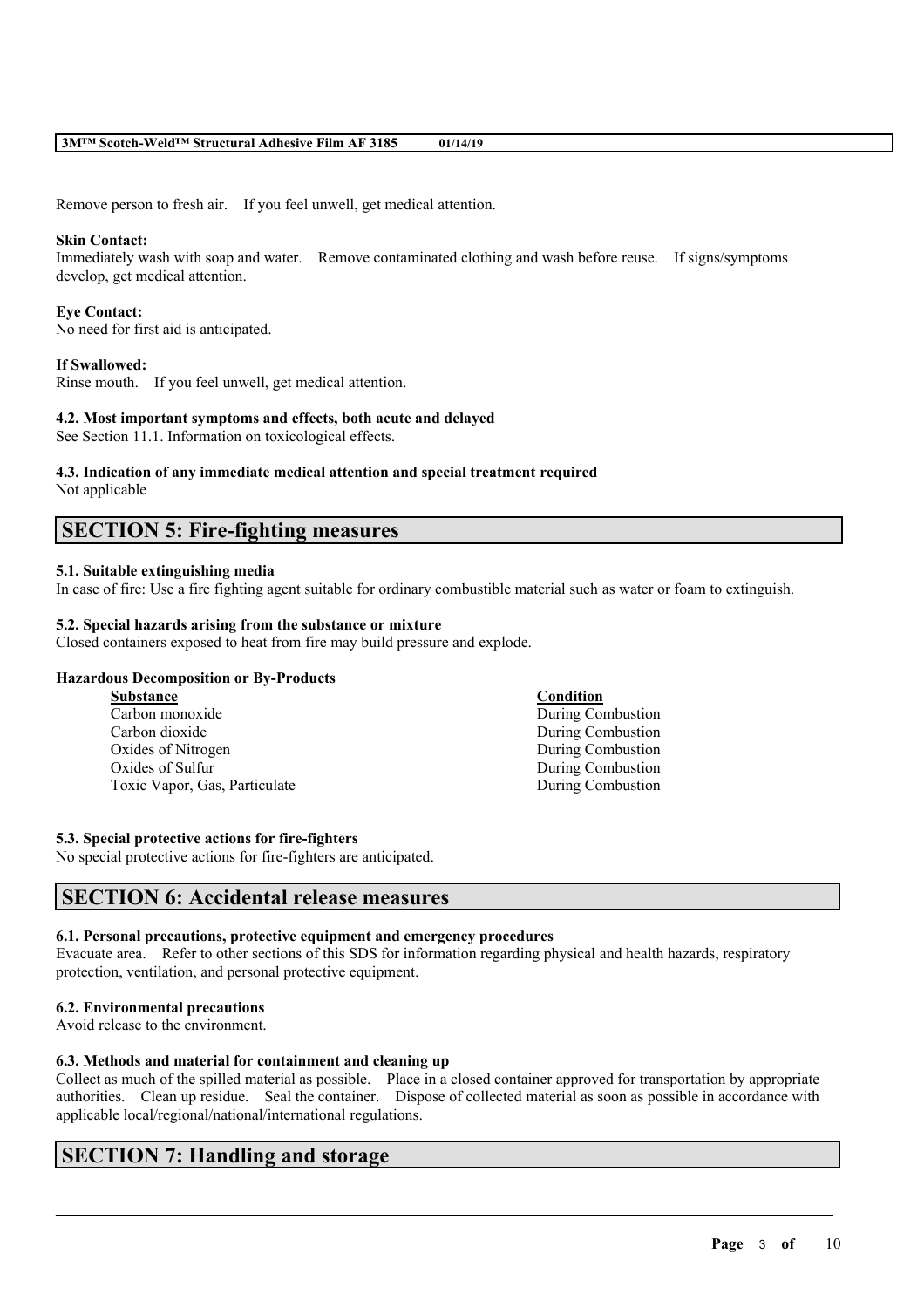### **7.1. Precautions for safe handling**

For industrial/occupational use only. Not for consumer sale or use. Do not handle until all safety precautions have been read and understood. Avoid breathing dust/fume/gas/mist/vapors/spray. Do not get in eyes, on skin, or on clothing. Do not eat, drink or smoke when using this product. Wash thoroughly after handling. Contaminated work clothing should not be allowed out of the workplace. Avoid release to the environment. Wash contaminated clothing before reuse. Use personal protective equipment (gloves, respirators, etc.) as required.

### **7.2. Conditions for safe storage including any incompatibilities**

Store away from heat.

### **SECTION 8: Exposure controls/personal protection**

### **8.1. Control parameters**

### **Occupational exposure limits**

No occupational exposure limit values exist for any of the components listed in Section 3 of this SDS.

### **8.2. Exposure controls**

### **8.2.1. Engineering controls**

Provide ventilated enclosure for heat curing. Curing enclosures must be exhausted to outdoors or to a suitable emission control device. Use general dilution ventilation and/or local exhaust ventilation to control airborne exposures to below relevant Exposure Limits and/or control dust/fume/gas/mist/vapors/spray. If ventilation is not adequate, use respiratory protection equipment. Provide appropriate local exhaust ventilation for cutting, grinding, sanding or machining.

### **8.2.2. Personal protective equipment (PPE)**

### **Eye/face protection**

Select and use eye/face protection to prevent contact based on the results of an exposure assessment. The following eye/face protection(s) are recommended: Safety Glasses with side shields Indirect Vented Goggles

#### **Skin/hand protection**

Select and use gloves and/or protective clothing approved to relevant local standards to prevent skin contact based on the results of an exposure assessment. Selection should be based on use factors such as exposure levels, concentration of the substance or mixture, frequency and duration, physical challenges such as temperature extremes, and other use conditions. Consult with your glove and/or protective clothing manufacturer for selection of appropriate compatible gloves/protective clothing.

Gloves made from the following material(s) are recommended: Polymer laminate

If this product is used in a manner that presents a higher potential for exposure (eg. spraying, high splash potential etc.), then use of protective coveralls may be necessary. Select and use body protection to prevent contact based on the results of an exposure assessment. The following protective clothing material(s) are recommended: Apron - polymer laminate

### **Respiratory protection**

Under normal use conditions, airborne exposures are not expected to be significant enough to require respiratory protection.

# **SECTION 9: Physical and chemical properties**

**9.1. Information on basic physical and chemical properties**

**General Physical Form:** Solid

 $\mathcal{L}_\mathcal{L} = \mathcal{L}_\mathcal{L} = \mathcal{L}_\mathcal{L} = \mathcal{L}_\mathcal{L} = \mathcal{L}_\mathcal{L} = \mathcal{L}_\mathcal{L} = \mathcal{L}_\mathcal{L} = \mathcal{L}_\mathcal{L} = \mathcal{L}_\mathcal{L} = \mathcal{L}_\mathcal{L} = \mathcal{L}_\mathcal{L} = \mathcal{L}_\mathcal{L} = \mathcal{L}_\mathcal{L} = \mathcal{L}_\mathcal{L} = \mathcal{L}_\mathcal{L} = \mathcal{L}_\mathcal{L} = \mathcal{L}_\mathcal{L}$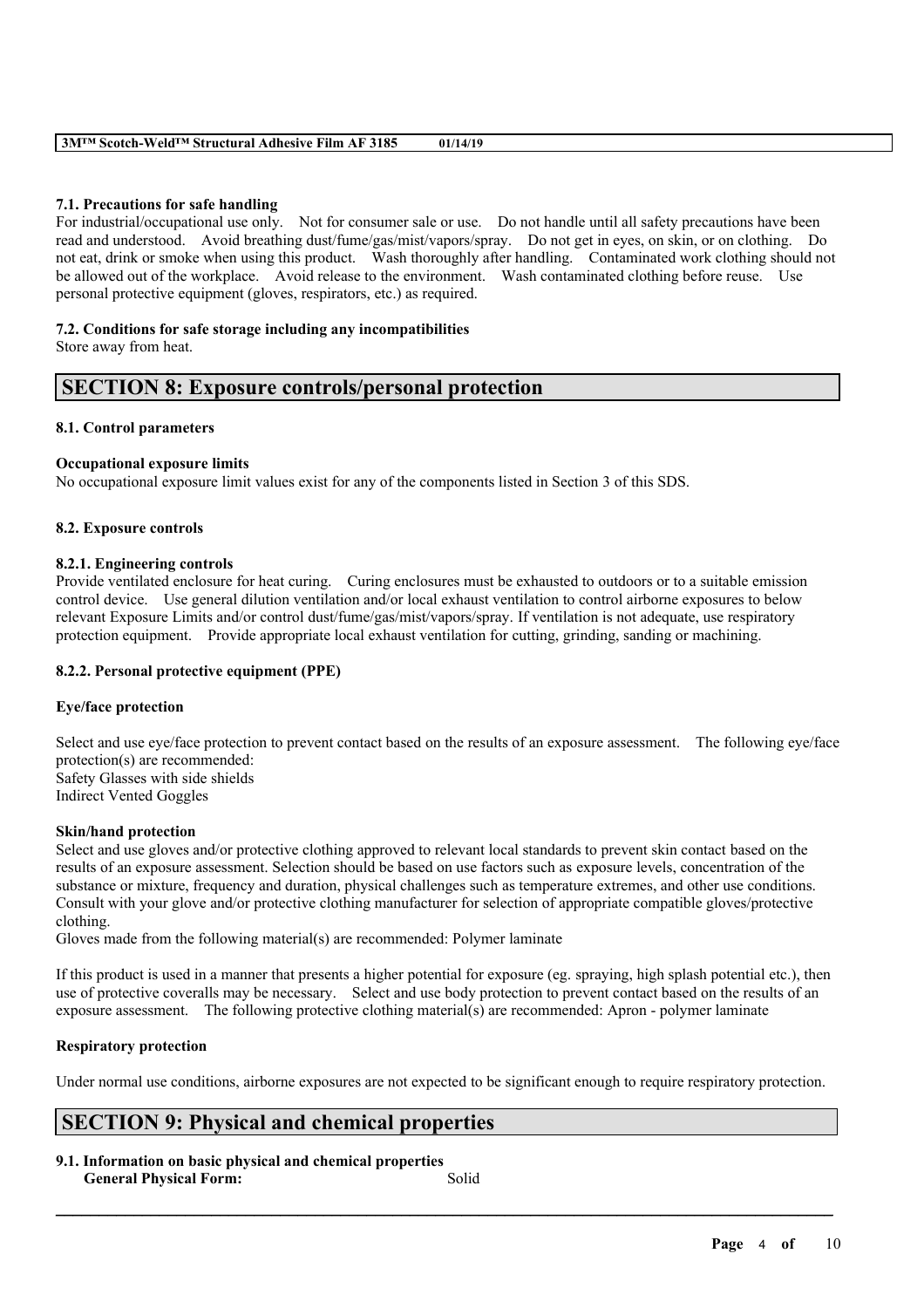| <b>Specific Physical Form:</b>            | Film                   |
|-------------------------------------------|------------------------|
| Odor, Color, Grade:                       | light tan, odorless.   |
| <b>Odor threshold</b>                     | No Data Available      |
| pН                                        | Not Applicable         |
| <b>Melting point</b>                      | No Data Available      |
| <b>Boiling Point</b>                      | Not Applicable         |
| <b>Flash Point</b>                        | Not Applicable         |
| <b>Evaporation rate</b>                   | Not Applicable         |
| <b>Flammability (solid, gas)</b>          | Not Classified         |
| <b>Flammable Limits(LEL)</b>              | Not Applicable         |
| <b>Flammable Limits(UEL)</b>              | Not Applicable         |
| <b>Vapor Pressure</b>                     | Nil                    |
| <b>Vapor Density</b>                      | Nil                    |
| <b>Density</b>                            | 1.2 g/cm3 $[@ 20 °C]$  |
| <b>Specific Gravity</b>                   | 1.2 $[RefStd:WATER=1]$ |
| <b>Solubility in Water</b>                | Nil                    |
| Solubility- non-water                     | No Data Available      |
| Partition coefficient: n-octanol/water    | No Data Available      |
| <b>Autoignition temperature</b>           | No Data Available      |
| <b>Decomposition temperature</b>          | No Data Available      |
| <b>Viscosity</b>                          | Not Applicable         |
| Molecular weight                          | No Data Available      |
| <b>Volatile Organic Compounds</b>         | Not Applicable         |
| <b>Percent volatile</b>                   | Negligible             |
| <b>VOC Less H2O &amp; Exempt Solvents</b> | Not Applicable         |

# **SECTION 10: Stability and reactivity**

### **10.1. Reactivity**

This material may be reactive with certain agents under certain conditions - see the remaining headings in this section.

### **10.2. Chemical stability**

Stable.

### **10.3. Possibility of hazardous reactions**

Hazardous polymerization may occur.

### **10.4. Conditions to avoid**

Avoid curing large quantities of material to prevent a premature reaction (exotherm) with production of intense heat and smoke. Heat

## **10.5. Incompatible materials**

Not determined

## **10.6. Hazardous decomposition products**

**Substance Condition** None known.

 $\mathcal{L}_\mathcal{L} = \mathcal{L}_\mathcal{L} = \mathcal{L}_\mathcal{L} = \mathcal{L}_\mathcal{L} = \mathcal{L}_\mathcal{L} = \mathcal{L}_\mathcal{L} = \mathcal{L}_\mathcal{L} = \mathcal{L}_\mathcal{L} = \mathcal{L}_\mathcal{L} = \mathcal{L}_\mathcal{L} = \mathcal{L}_\mathcal{L} = \mathcal{L}_\mathcal{L} = \mathcal{L}_\mathcal{L} = \mathcal{L}_\mathcal{L} = \mathcal{L}_\mathcal{L} = \mathcal{L}_\mathcal{L} = \mathcal{L}_\mathcal{L}$ 

Refer to section 5.2 for hazardous decomposition products during combustion.

# **SECTION 11: Toxicological information**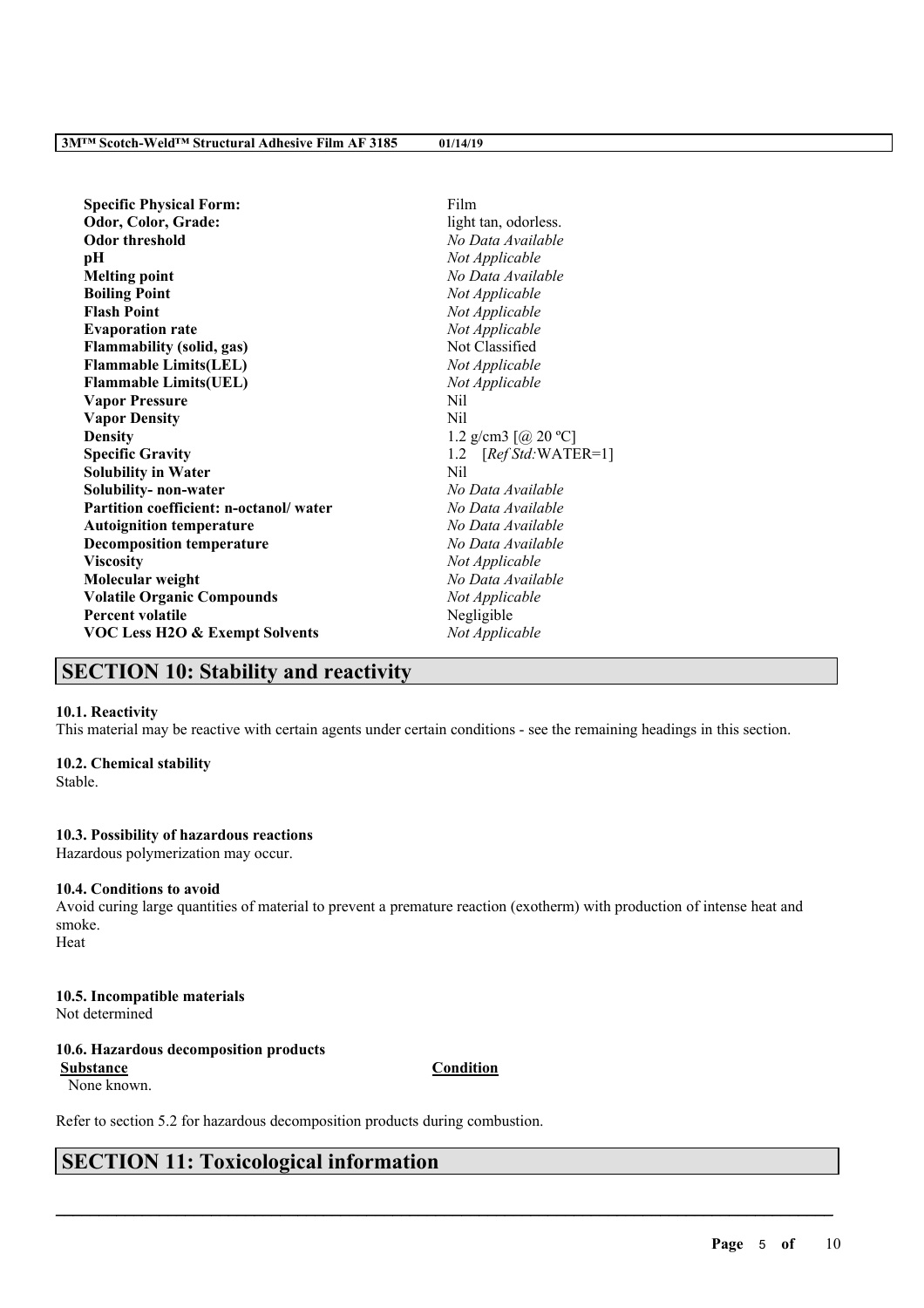The information below may not be consistent with the material classification in Section 2 if specific ingredient **classifications are mandated by a competent authority. In addition, toxicological data on ingredients may not be** reflected in the material classification and/or the signs and symptoms of exposure, because an ingredient may be present below the threshold for labeling, an ingredient may not be available for exposure, or the data may not be **relevant to the material as a whole.**

**11.1. Information on Toxicological effects**

**Signs and Symptoms of Exposure**

Based on test data and/or information on the components, this material may produce the following health effects:

### **Inhalation:**

No health effects are expected.

### **Skin Contact:**

Mild Skin Irritation: Signs/symptoms may include localized redness, swelling, itching, and dryness. Prolonged or repeated exposure may cause:

Allergic Skin Reaction (non-photo induced): Signs/symptoms may include redness, swelling, blistering, and itching.

Photosensitization: Signs/symptoms may include a sunburn-like reaction such as blistering, redness, swelling, and itching from minor exposure to sunlight.

### **Eye Contact:**

Contact with the eyes during product use is not expected to result in significant irritation.

#### **Ingestion:**

Physical Blockage: Signs/symptoms may include cramping, abdominal pain, and constipation.

### **Additional Health Effects:**

#### **Reproductive/Developmental Toxicity:**

Contains a chemical or chemicals which can cause birth defects or other reproductive harm.

#### **Toxicological Data**

If a component is disclosed in section 3 but does not appear in a table below, either no data are available for that endpoint or the data are not sufficient for classification.

### **Acute Toxicity**

| Name                                                                 | Route     | <b>Species</b> | Value                                             |
|----------------------------------------------------------------------|-----------|----------------|---------------------------------------------------|
| Overall product                                                      | Dermal    |                | No data available; calculated $ATE > 5,000$ mg/kg |
| Overall product                                                      | Ingestion |                | No data available; calculated $ATE > 5,000$ mg/kg |
| REACTION PRODUCT OF SYNTHETIC RUBBER WITH<br>EPOXY RESIN (M.Wt.>700) | Dermal    | Rat            | $LD50 > 1,600$ mg/kg                              |
| REACTION PRODUCT OF SYNTHETIC RUBBER WITH<br>EPOXY RESIN (M.Wt.>700) | Ingestion | Rat            | $LD50 > 1,000$ mg/kg                              |
| <b>NON-VOLATILE AMIDE</b>                                            | Dermal    |                | LD50 estimated to be $> 5,000$ mg/kg              |
| <b>NON-VOLATILE AMIDE</b>                                            | Ingestion | Rat            | $\overline{\text{LD}}$ 50 > 5,000 mg/kg           |
| 4,4'-ISOPROPYLIDENEDIPHENOL                                          | Dermal    | Rabbit         | $LD50 > 2,000$ mg/kg                              |
| 4.4'-ISOPROPYLIDENEDIPHENOL                                          | Ingestion | Rat            | LD50 $3,200$ mg/kg                                |
| N,N'-(METHYL-1,3-PHENYLENE)BIS(N,N'-                                 | Dermal    | Rat            | $LD50 > 2,000$ mg/kg                              |
| DIMETHYLUREA)                                                        |           |                |                                                   |
| N,N'-(METHYL-1,3-PHENYLENE)BIS(N,N'-                                 | Ingestion | Rat            | $LD50 > 2,000$ mg/kg                              |
| DIMETHYLUREA)                                                        |           |                |                                                   |

 $\mathcal{L}_\mathcal{L} = \mathcal{L}_\mathcal{L} = \mathcal{L}_\mathcal{L} = \mathcal{L}_\mathcal{L} = \mathcal{L}_\mathcal{L} = \mathcal{L}_\mathcal{L} = \mathcal{L}_\mathcal{L} = \mathcal{L}_\mathcal{L} = \mathcal{L}_\mathcal{L} = \mathcal{L}_\mathcal{L} = \mathcal{L}_\mathcal{L} = \mathcal{L}_\mathcal{L} = \mathcal{L}_\mathcal{L} = \mathcal{L}_\mathcal{L} = \mathcal{L}_\mathcal{L} = \mathcal{L}_\mathcal{L} = \mathcal{L}_\mathcal{L}$ 

 $ATE = acute$  toxicity estimate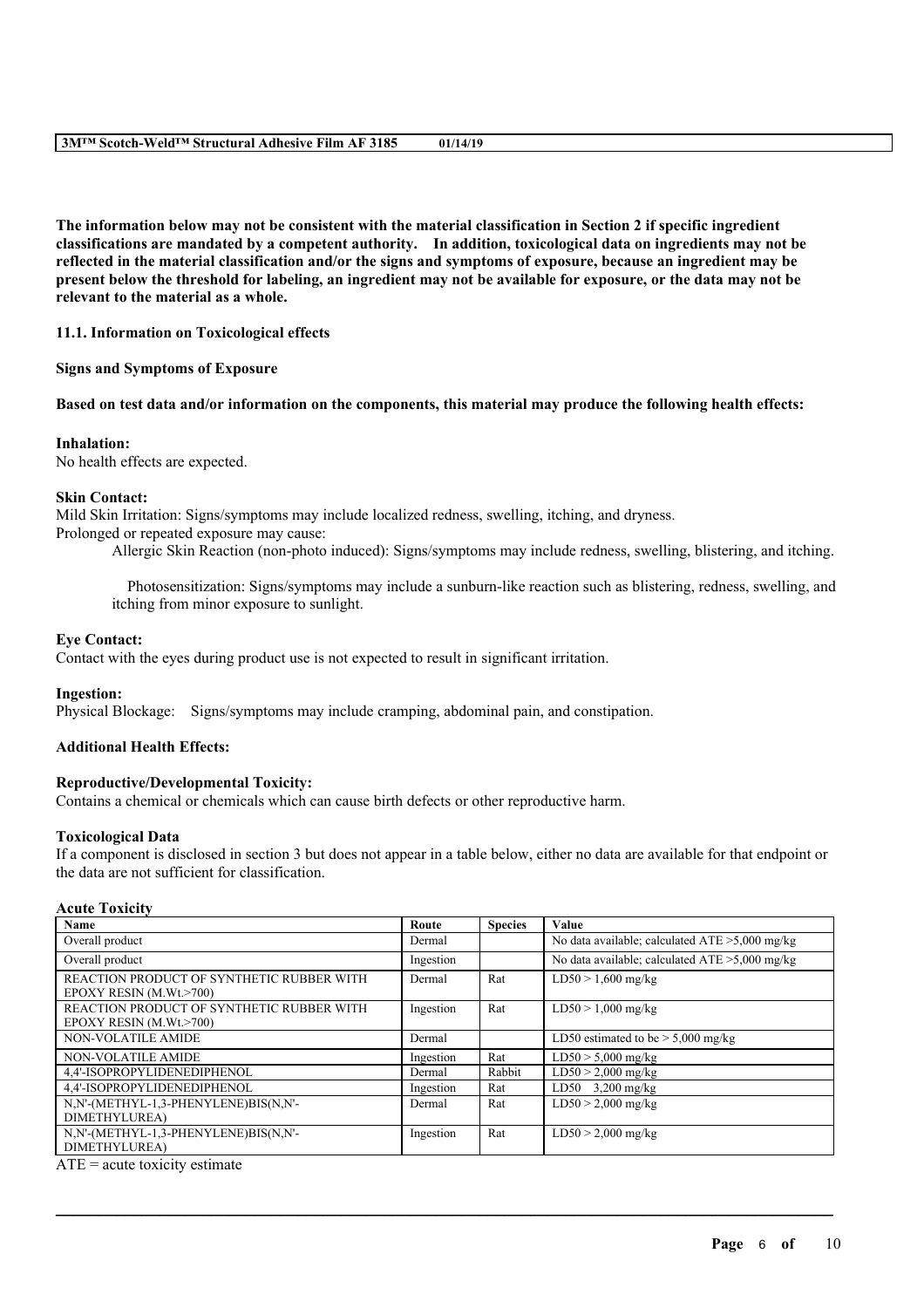### **Skin Corrosion/Irritation**

| Name                                                  | <b>Species</b> | Value                     |
|-------------------------------------------------------|----------------|---------------------------|
|                                                       |                |                           |
| REACTION PRODUCT OF SYNTHETIC RUBBER WITH EPOXY RESIN | Rabbit         | Mild irritant             |
| (M.Wt > 700)                                          |                |                           |
| NON-VOLATILE AMIDE                                    | Rabbit         | No significant irritation |
| 4.4'-ISOPROPYLIDENEDIPHENOL                           | Rabbit         | No significant irritation |
| N,N'-(METHYL-1,3-PHENYLENE)BIS(N,N'-DIMETHYLUREA)     | Rabbit         | No significant irritation |

### **Serious Eye Damage/Irritation**

| Name                                                  | <b>Species</b> | Value                     |
|-------------------------------------------------------|----------------|---------------------------|
|                                                       |                |                           |
| REACTION PRODUCT OF SYNTHETIC RUBBER WITH EPOXY RESIN | Rabbit         | Moderate irritant         |
| (M.Wt > 700)                                          |                |                           |
| NON-VOLATILE AMIDE                                    | Rabbit         | Mild irritant             |
| 4.4'-ISOPROPYLIDENEDIPHENOL                           | Rabbit         | Corrosive                 |
| N.N'-(METHYL-1.3-PHENYLENE)BIS(N.N'-DIMETHYLUREA)     | Rabbit         | No significant irritation |

### **Skin Sensitization**

| Name                                                  | <b>Species</b> | Value       |
|-------------------------------------------------------|----------------|-------------|
| REACTION PRODUCT OF SYNTHETIC RUBBER WITH EPOXY RESIN | Human          | Sensitizing |
| (M.Wt. > 700)                                         | and            |             |
|                                                       | animal         |             |
| 4.4'-ISOPROPYLIDENEDIPHENOL                           | official       | Sensitizing |
|                                                       | classifica     |             |
|                                                       | tion           |             |

## **Photosensitization**

| Name                        | $\sim$<br><b>Species</b> | Value       |
|-----------------------------|--------------------------|-------------|
| 4,4'-ISOPROPYLIDENEDIPHENOL | Human                    | Sensitizing |
|                             | and                      |             |
|                             | anımal                   |             |

### **Respiratory Sensitization**

| <b>Name</b>                                           | <b>Species</b> | Value          |
|-------------------------------------------------------|----------------|----------------|
| REACTION PRODUCT OF SYNTHETIC RUBBER WITH EPOXY RESIN | Human          | Not classified |
| (M.Wt. > 700)                                         |                |                |

### **Germ Cell Mutagenicity**

| Name                                                  | Route    | Value                                          |
|-------------------------------------------------------|----------|------------------------------------------------|
|                                                       |          |                                                |
| REACTION PRODUCT OF SYNTHETIC RUBBER WITH EPOXY RESIN | In vivo  | Not mutagenic                                  |
| (M.Wt. > 700)                                         |          |                                                |
| REACTION PRODUCT OF SYNTHETIC RUBBER WITH EPOXY RESIN | In Vitro | Some positive data exist, but the data are not |
| (M.Wt. > 700)                                         |          | sufficient for classification                  |
| NON-VOLATILE AMIDE                                    | In Vitro | Some positive data exist, but the data are not |
|                                                       |          | sufficient for classification                  |
| 4,4'-ISOPROPYLIDENEDIPHENOL                           | In vivo  | Not mutagenic                                  |
| 4,4'-ISOPROPYLIDENEDIPHENOL                           | In Vitro | Some positive data exist, but the data are not |
|                                                       |          | sufficient for classification                  |

### **Carcinogenicity**

| Name                                      | Route     | <b>Species</b> | Value                                          |
|-------------------------------------------|-----------|----------------|------------------------------------------------|
| REACTION PRODUCT OF SYNTHETIC RUBBER WITH | Dermal    | Mouse          | Some positive data exist, but the data are not |
| $E$ POXY RESIN (M.Wt. $>700$ )            |           |                | sufficient for classification                  |
| 4.4'-ISOPROPYLIDENEDIPHENOL               | Ingestion | Multiple       | Some positive data exist, but the data are not |
|                                           |           | anımal         | sufficient for classification                  |
|                                           |           | species        |                                                |

 $\mathcal{L}_\mathcal{L} = \mathcal{L}_\mathcal{L} = \mathcal{L}_\mathcal{L} = \mathcal{L}_\mathcal{L} = \mathcal{L}_\mathcal{L} = \mathcal{L}_\mathcal{L} = \mathcal{L}_\mathcal{L} = \mathcal{L}_\mathcal{L} = \mathcal{L}_\mathcal{L} = \mathcal{L}_\mathcal{L} = \mathcal{L}_\mathcal{L} = \mathcal{L}_\mathcal{L} = \mathcal{L}_\mathcal{L} = \mathcal{L}_\mathcal{L} = \mathcal{L}_\mathcal{L} = \mathcal{L}_\mathcal{L} = \mathcal{L}_\mathcal{L}$ 

### **Reproductive Toxicity**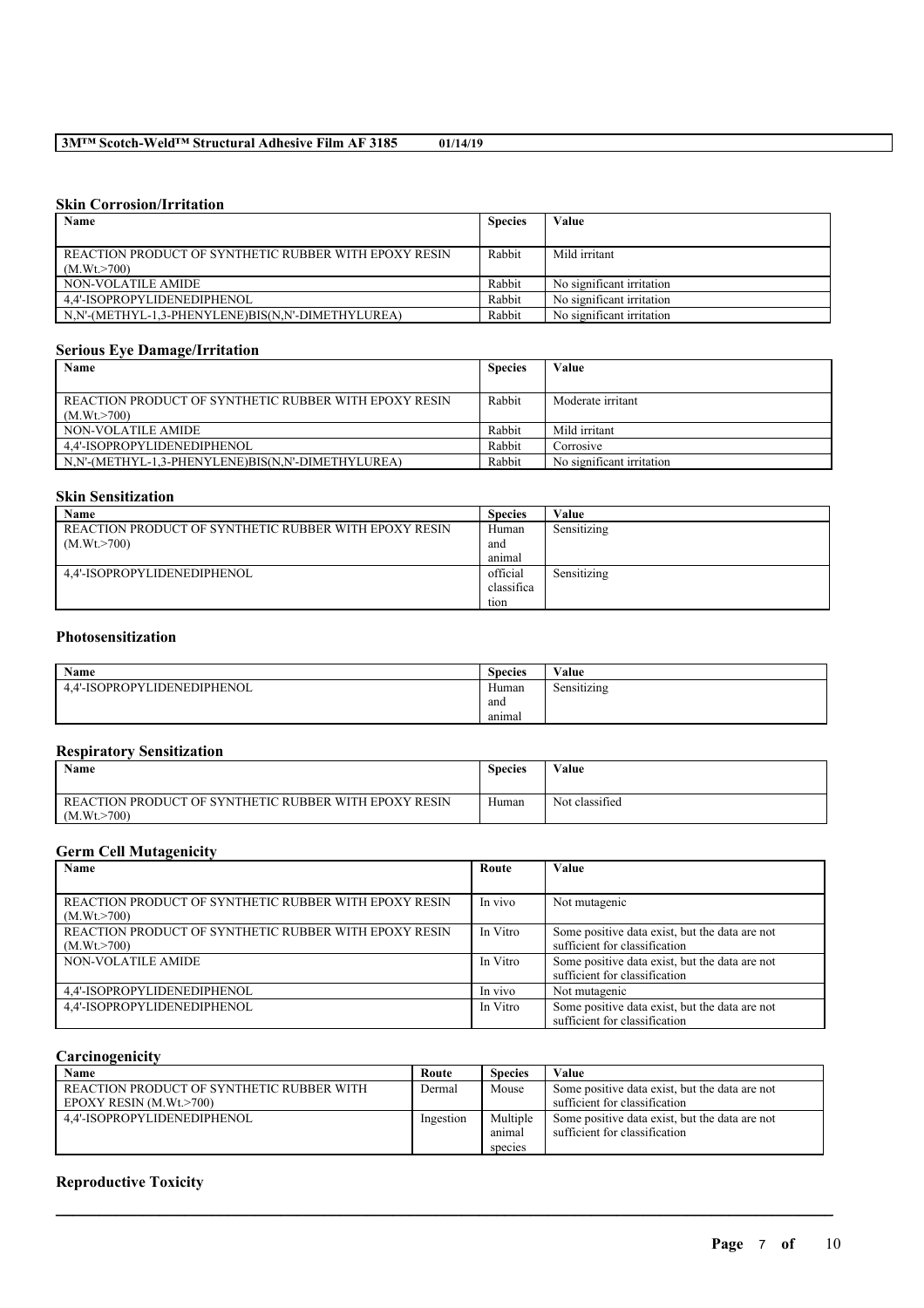| Name                                                                             | Route     | <b>Value</b>                           | <b>Species</b>                | <b>Test Result</b>            | <b>Exposure</b><br><b>Duration</b> |
|----------------------------------------------------------------------------------|-----------|----------------------------------------|-------------------------------|-------------------------------|------------------------------------|
| REACTION PRODUCT OF SYNTHETIC<br><b>RUBBER WITH EPOXY RESIN</b><br>(M.Wt. > 700) | Ingestion | Not classified for female reproduction | Rat                           | <b>NOAEL 750</b><br>mg/kg/day | 2 generation                       |
| REACTION PRODUCT OF SYNTHETIC<br><b>RUBBER WITH EPOXY RESIN</b><br>(M.Wt. > 700) | Ingestion | Not classified for male reproduction   | Rat                           | <b>NOAEL 750</b><br>mg/kg/day | 2 generation                       |
| REACTION PRODUCT OF SYNTHETIC<br><b>RUBBER WITH EPOXY RESIN</b><br>(M.Wt. > 700) | Dermal    | Not classified for development         | Rabbit                        | <b>NOAEL 300</b><br>mg/kg/day | during<br>organogenesi<br>s        |
| REACTION PRODUCT OF SYNTHETIC<br><b>RUBBER WITH EPOXY RESIN</b><br>(M.Wt. > 700) | Ingestion | Not classified for development         | Rat                           | <b>NOAEL 750</b><br>mg/kg/day | 2 generation                       |
| 4,4'-ISOPROPYLIDENEDIPHENOL                                                      | Ingestion | Not classified for female reproduction | Multiple<br>animal<br>species | <b>NOAEL 50</b><br>mg/kg/day  |                                    |
| 4,4'-ISOPROPYLIDENEDIPHENOL                                                      | Ingestion | Not classified for male reproduction   | Multiple<br>animal<br>species | <b>NOAEL 50</b><br>mg/kg/day  |                                    |
| 4,4'-ISOPROPYLIDENEDIPHENOL                                                      | Ingestion | Toxic to development                   | Multiple<br>animal<br>species | <b>NOAEL 50</b><br>mg/kg/day  |                                    |

### **Reproductive and/or Developmental Effects**

## **Target Organ(s)**

### **Specific Target Organ Toxicity - single exposure**

| Name                      | Route      | Target Organ(s)        | Value                            | <b>Species</b> | <b>Test Result</b>    | Exposure        |
|---------------------------|------------|------------------------|----------------------------------|----------------|-----------------------|-----------------|
|                           |            |                        |                                  |                |                       | <b>Duration</b> |
| 4.4'                      | Inhalation | respiratory irritation | May cause respiratory irritation | Multiple       | LOAEL                 | minutes         |
| <b>ISOPROPYLIDENEDIPH</b> |            |                        |                                  | anımal         | $0.152 \text{ m}$ g/l |                 |
| <b>ENOL</b>               |            |                        |                                  | species        |                       |                 |

## **Specific Target Organ Toxicity - repeated exposure**

| <b>Name</b>                                                                                        | Route      | <b>Target Organ(s)</b>                                                                                                     | Value                                                                              | <b>Species</b> | <b>Test Result</b>                 | <b>Exposure</b><br><b>Duration</b> |
|----------------------------------------------------------------------------------------------------|------------|----------------------------------------------------------------------------------------------------------------------------|------------------------------------------------------------------------------------|----------------|------------------------------------|------------------------------------|
| <b>REACTION PRODUCT</b><br>OF SYNTHETIC<br><b>RUBBER WITH EPOXY</b><br><b>RESIN (M.Wt.&gt;700)</b> | Dermal     | liver                                                                                                                      | Not classified                                                                     | Rat            | NOAEL<br>1.000<br>mg/kg/day        | 2 years                            |
| <b>REACTION PRODUCT</b><br>OF SYNTHETIC<br><b>RUBBER WITH EPOXY</b><br><b>RESIN</b> (M.Wt.>700)    | Dermal     | nervous system                                                                                                             | Not classified                                                                     | Rat            | <b>NOAEL</b><br>1.000<br>mg/kg/day | 13 weeks                           |
| <b>REACTION PRODUCT</b><br>OF SYNTHETIC<br>RUBBER WITH EPOXY<br><b>RESIN (M.Wt.&gt;700)</b>        | Ingestion  | auditory system  <br>heart   endocrine<br>system  <br>hematopoietic<br>system   liver   eyes  <br>kidney and/or<br>bladder | Not classified                                                                     | Rat            | NOAEL<br>1.000<br>mg/kg/day        | 28 days                            |
| 4.4'<br><b>ISOPROPYLIDENEDIPH</b><br><b>ENOL</b>                                                   | Inhalation | liver   kidney and/or<br>bladder  <br>hematopoietic<br>system                                                              | Not classified                                                                     | Rat            | <b>NOAEL 0.15</b><br>mg/l          | 13 weeks                           |
| 4.4'<br><b>ISOPROPYLIDENEDIPH</b><br><b>ENOL</b>                                                   | Ingestion  | kidney and/or<br>bladder                                                                                                   | Some positive data exist, but the<br>data are not sufficient for<br>classification | Rat            | NOAEL 50<br>mg/kg/day              | 3 generation                       |
| 4.4'<br><b>ISOPROPYLIDENEDIPH</b><br><b>ENOL</b>                                                   | Ingestion  | liver                                                                                                                      | Some positive data exist, but the<br>data are not sufficient for<br>classification | Mouse          | <b>NOAEL 370</b><br>mg/kg/day      | 13 weeks                           |
| 4.4'<br><b>ISOPROPYLIDENEDIPH</b><br><b>ENOL</b>                                                   | Ingestion  | endocrine system  <br>hematopoietic<br>system                                                                              | Not classified                                                                     | Rat            | <b>NOAEL 500</b><br>mg/kg/day      | 3 generation                       |

 $\mathcal{L}_\mathcal{L} = \mathcal{L}_\mathcal{L} = \mathcal{L}_\mathcal{L} = \mathcal{L}_\mathcal{L} = \mathcal{L}_\mathcal{L} = \mathcal{L}_\mathcal{L} = \mathcal{L}_\mathcal{L} = \mathcal{L}_\mathcal{L} = \mathcal{L}_\mathcal{L} = \mathcal{L}_\mathcal{L} = \mathcal{L}_\mathcal{L} = \mathcal{L}_\mathcal{L} = \mathcal{L}_\mathcal{L} = \mathcal{L}_\mathcal{L} = \mathcal{L}_\mathcal{L} = \mathcal{L}_\mathcal{L} = \mathcal{L}_\mathcal{L}$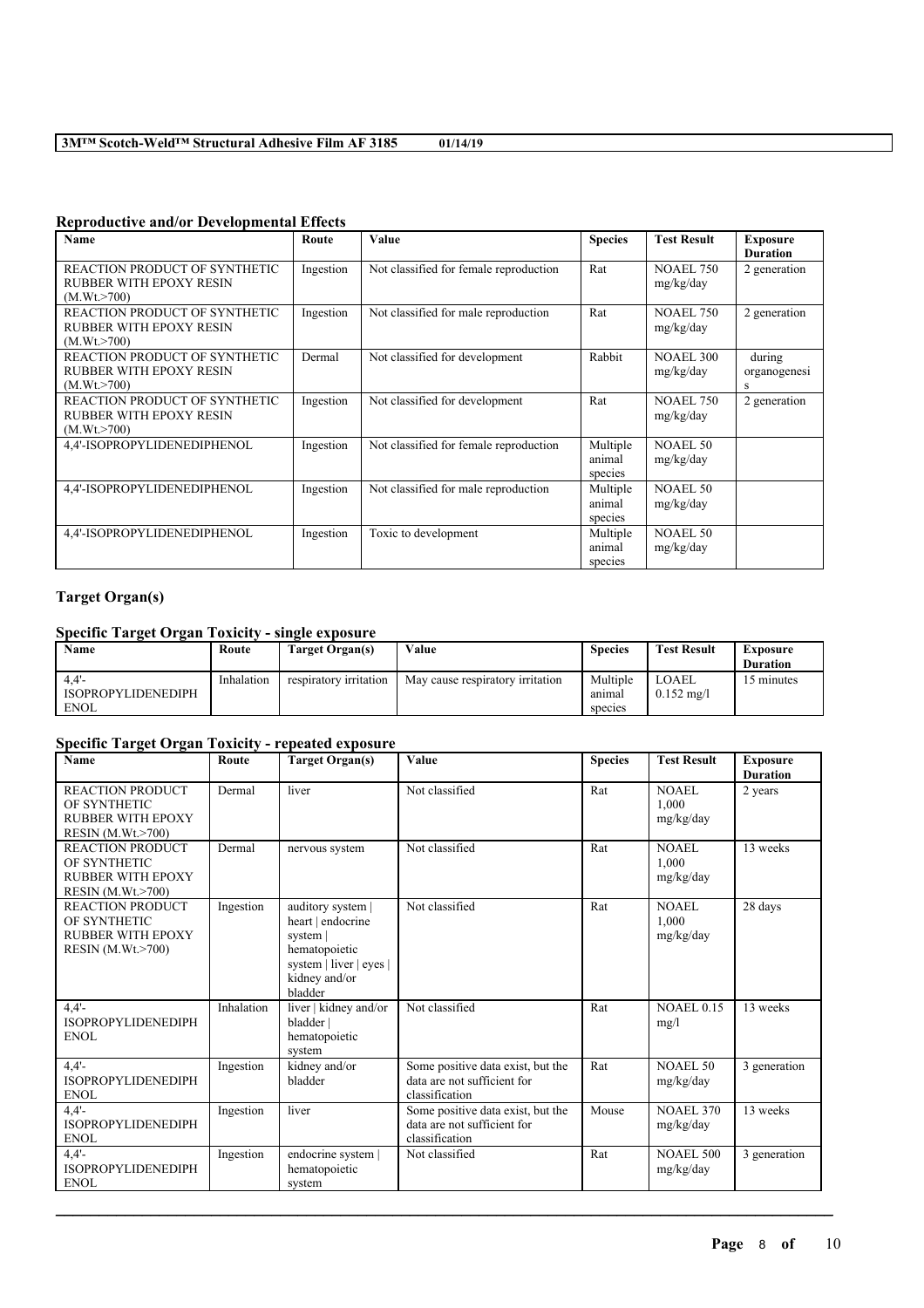| 4.4'<br><b>ISOPROPYLIDENEDIPH</b><br><b>ENOL</b> | Ingestion | nervous system                             | Not classified | Rat   | NOAEL 185<br>mg/kg/day             | 90 days |
|--------------------------------------------------|-----------|--------------------------------------------|----------------|-------|------------------------------------|---------|
| 4.4'<br><b>ISOPROPYLIDENEDIPH</b><br><b>ENOL</b> | Ingestion | heart   bone, teeth,<br>nails, and/or hair | Not classified | Mouse | <b>NOAEL</b><br>2.400<br>mg/kg/day | 3 weeks |

#### **Aspiration Hazard**

For the component/components, either no data are currently available or the data are not sufficient for classification.

Please contact the address or phone number listed on the first page of the SDS for additional toxicological information **on this material and/or its components.**

## **SECTION 12: Ecological information**

### **Ecotoxicological information**

Please contact the address or phone number listed on the first page of the SDS for additional ecotoxicological information on this material and/or its components.

### **Chemical fate information**

Please contact the address or phone number listed on the first page of the SDS for additional chemical fate information on this material and/or its components.

# **SECTION 13: Disposal considerations**

### **13.1. Disposal methods**

Dispose of contents/ container in accordance with the local/regional/national/international regulations.

Dispose of completely cured (or polymerized) material in a permitted industrial waste facility. As a disposal alternative, incinerate uncured product in a permitted waste incineration facility. Proper destruction may require the use of additional fuel during incineration processes. Combustion products will include halogen acid (HCl/HF/HBr). Facility must be capable of handling halogenated materials. If no other disposal options are available, waste product that has been completely cured or polymerized may be placed in a landfill properly designed for industrial waste. Empty drums/barrels/containers used for transporting and handling hazardous chemicals (chemical substances/mixtures/preparations classified as Hazardous as per applicable regulations) shall be considered, stored, treated & disposed of as hazardous wastes unless otherwise defined by applicable waste regulations. Consult with the respective regulating authorities to determine the available treatment and disposal facilities.

 $\mathcal{L}_\mathcal{L} = \mathcal{L}_\mathcal{L} = \mathcal{L}_\mathcal{L} = \mathcal{L}_\mathcal{L} = \mathcal{L}_\mathcal{L} = \mathcal{L}_\mathcal{L} = \mathcal{L}_\mathcal{L} = \mathcal{L}_\mathcal{L} = \mathcal{L}_\mathcal{L} = \mathcal{L}_\mathcal{L} = \mathcal{L}_\mathcal{L} = \mathcal{L}_\mathcal{L} = \mathcal{L}_\mathcal{L} = \mathcal{L}_\mathcal{L} = \mathcal{L}_\mathcal{L} = \mathcal{L}_\mathcal{L} = \mathcal{L}_\mathcal{L}$ 

### **EPA Hazardous Waste Number (RCRA):** Not regulated

## **SECTION 14: Transport Information**

For Transport Information, please visit http://3M.com/Transportinfo or call 1-800-364-3577 or 651-737-6501.

## **SECTION 15: Regulatory information**

### **15.1. US Federal Regulations**

Contact 3M for more information.

### **EPCRA 311/312 Hazard Classifications:**

**Physical Hazards**

Not applicable